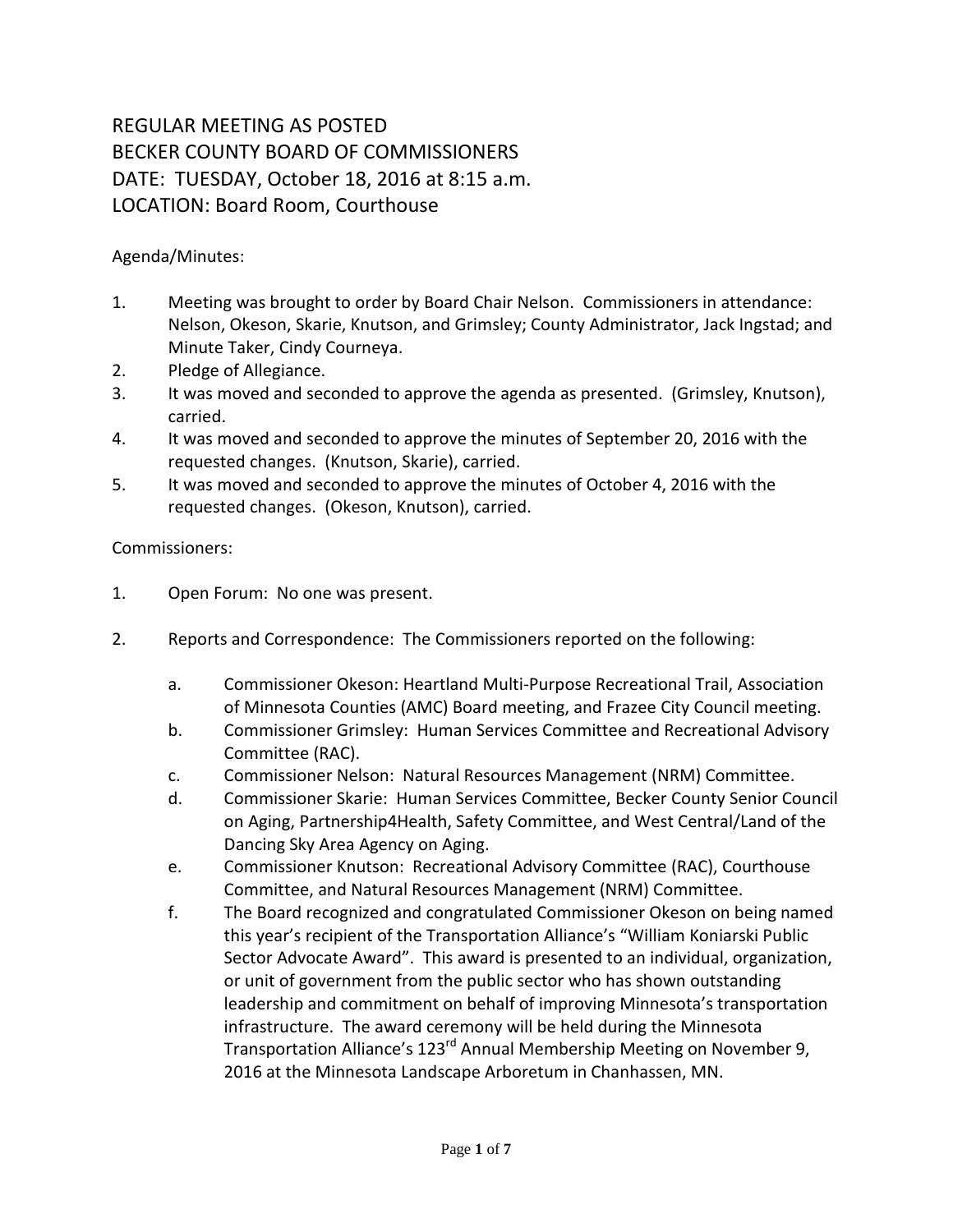- 3. Appointments:
	- a. It was moved and seconded to approve the appointment of Denise Warren as the Department Head for the Health and Human Services Department and to authorize the Human Resources Department to extend a conditional offer letter to Ms. Warren for said position, with the salary as agreed upon. (Grimsley, Skarie), carried.
- 4. It was moved and seconded to approve Resolution 10-16-2A, to advertise, interview, and hire one (1) full-time Fiscal Supervisor for Centralized Accounting, due to a vacancy. (Knutson, Skarie), carried.
- 5. It was moved and seconded to approve Resolution 10-16-2B, to assign additional duties to the County Recorder, to include assisting the Planning and Zoning Department with new staff training, septic inspections, Planning Commission, executing permits and regulatory support, for the remainder of 2016; and to grant authority allowing the Finance Committee to extend these duties on a month-to-month basis; and to approve setting the additional compensation for the County Recorder during the time of these additional duties at \$3,000.00 per month, effective October 1, 2016. (Knutson, Skarie), carried.
- 6. It was noted that the fall meeting of the Becker County Association of Township Officers is scheduled for Thursday, October 20, 2016 at 7:00 p.m. in the Courthouse, 3<sup>rd</sup> Floor Jury Assembly Room, Detroit Lakes, with registration from 6:30-7:00 p.m.
- 7. County Administrator, Jack Ingstad, provided an update on the Jail Project. He reported that the Jail Committee met with another architect that had previously submitted a proposal, and will be receiving more information from them in about two weeks. In the meantime, he has contacted the architect, Scott Fettig, with Klein McCarthy Architects and is in the process of reviewing a contract with them to provide design services for the new jail. The Board confirmed that they are still interested in a design similar to the Kanabec County Jail facility.

Additional information will be provided at the next Board meeting, along with the recommendations of the Jail Committee.

Finance Committee Minutes: Mary Hendrickson presented:

- 1. It was moved and seconded to approve the Regular Claims, Auditor Warrants, and Over 90-Day Claims, as presented:
	- a. Auditor Warrants (Tuesday Bills):
		- i.  $10/04/2016$  in the amount of \$19,031.97
		- ii.  $10/11/2016$  in the amount of \$206,194.58
		- for a total amount of  $\frac{1}{2}$  225,226.55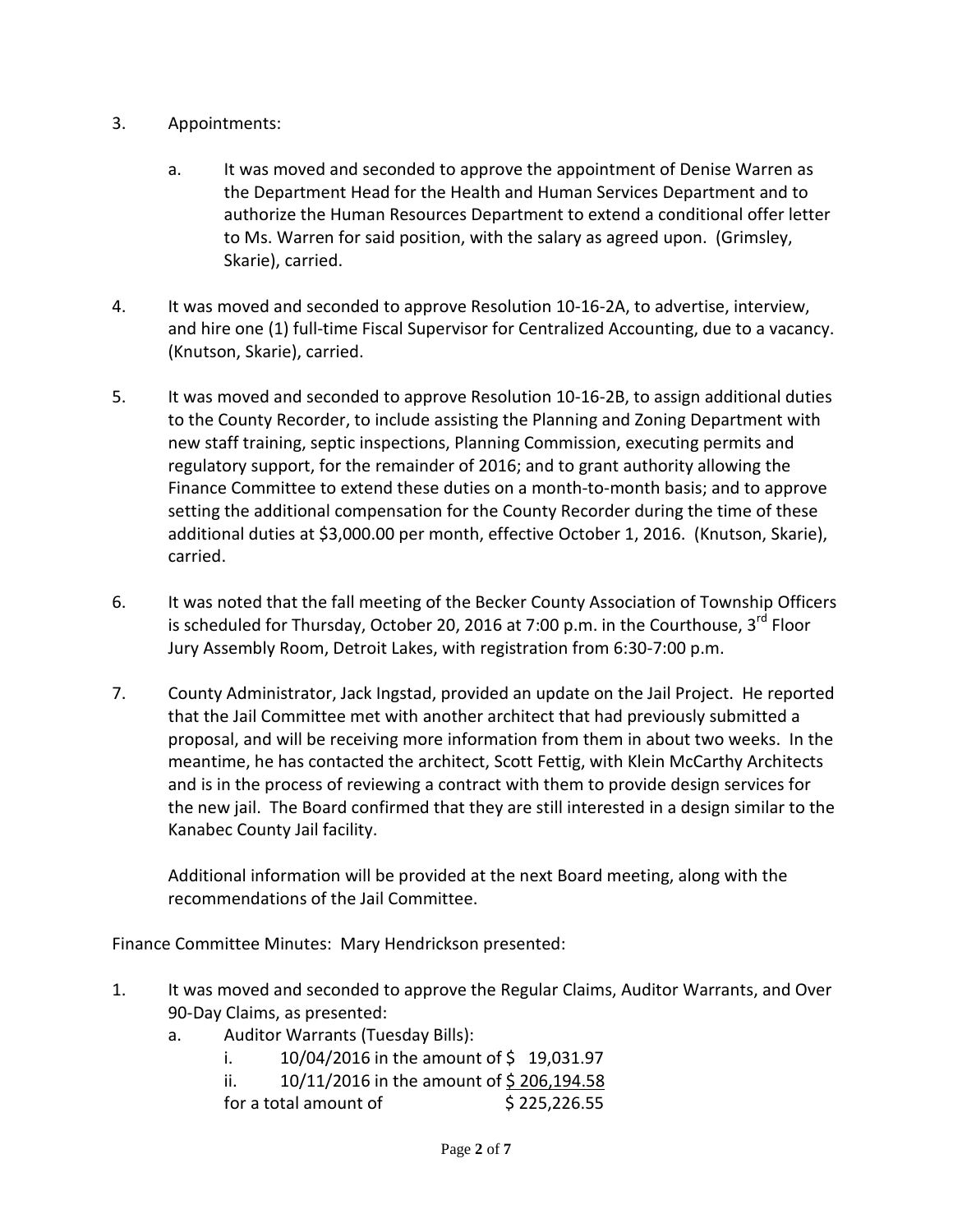- b. Over 90-Days:
	- i. Ameripride, in the amount of \$50.48 (bill was misplaced)
	- ii. Nardini, in the amount of \$57.50 (bill was misplaced)

iii. NL USA, in the amount of \$235.00 (bill was misplaced) (Knutson, Okeson), carried.

- 2. It was moved and seconded to approve the purchase of a Fujitsu Fi-7160 Color Desktop Scanner from Amazon.com at a cost of \$858.99, to scan recorded documents for the Recorder's office. (Knutson, Skarie), carried.
- 3. It was moved and seconded to approve the purchase of Hard Drive Expansion, as presented, from Marco, Detroit Lakes, MN, at a cost of \$9,787.93. (Skarie, Okeson), carried.
- 4. It was moved and seconded to approve the purchase of Cisco UCS Training Two Day Webex, at a cost of \$1,995.00. (Knutson, Nelson), carried.
- 5. It was moved and seconded to approve the payment for MN.IT Internet Services invoices for billing period April 30, 2016 through August 31, 2016, at the State access monthly fee of \$1,700.00, for a total of \$8,500.00. (Knutson, Okeson), carried.
- 6. It was moved and seconded to approve the purchase of EMC VNXe Chassis Expansion (Option 2) from Marco, Detroit Lakes, MN, at a cost of \$24,276.58. (Skarie, Knutson), carried. It was noted that Option 1 was at a lower cost of \$18,879.61, however, the Finance Committee recommended Option 2, as it provides faster service.
- 7. It was moved and seconded to approve the two-year Elevator Services and Repairs Agreement with ThyssenKrupp, Fargo, ND, for three (3) elevators in the new court addition, at a cost of \$3,960.00 per year. (Knutson, Okeson), carried.

Auditor-Treasurer: Mary Hendrickson presented:

- 1. It was moved and seconded to approve the Tobacco License Renewals for the following:
	- a) The Pub Cormorant Township
	- b) Osage Bait & Tackle Osage Township
	- c) Toad Lake Store Toad Lake Township
	- d) Tri Lakes Roadhouse (Dirty Jeans, LLC) Cormorant Township
	- e) Cormorant Store, Inc. Cormorant Township
	- f) Richwood General Store Richwood Township
	- g) Richwood Off-Sale, Inc. Richwood Township

(Okeson, Skarie), carried.

2. It was moved and seconded to approve Resolution 10-16-2M, to approve the Gambling Application for Exempt Permit to conduct a Raffle for the Sanford Health Foundation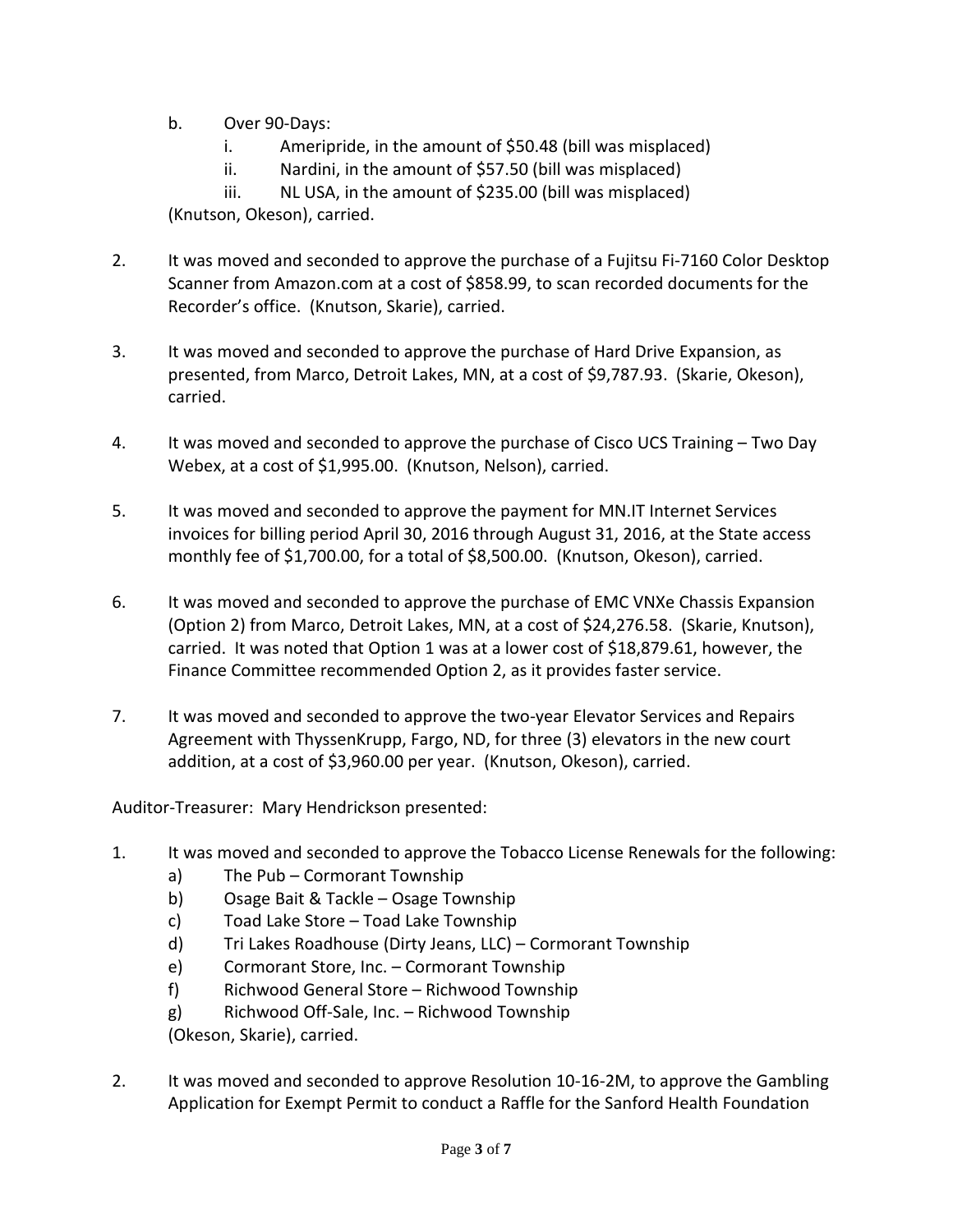North, on January 28, 2017, for operations at Roadhouse Bar & Grill, 11740 County Highway 5, Lake Park, MN, in Cormorant Township. (Knutson, Okeson), carried.

- 3. It was moved and seconded to accept the August 2016 Cash Comparison and Investment Summary, as presented. (Skarie, Nelson), carried.
- 4. It was moved and seconded to approve Resolution 10-16-2C, to hereby approve a private easement across tax forfeited land, to Keith Schwichtenberg and Joan Schwichtenberg, based on the 2016 surveyed legal description, to provide legal access from 190<sup>th</sup> Street to their private property in Section 21-139-036 of Green Valley Township, for Parcel #: 13.0129.003. (Knutson, Okeson), carried.
- 5. It was moved and seconded to approve Resolution 10-16-2D, to approve the "Option and Land Lease", "Memorandum of Option and Land Lease", and "Memorandum of Land Lease" for the Verizon cell tower site location, and based on a survey prepared by Meadowland Surveying, Inc. on August 17, 2016, for 4.34 acres in Section 03-142-37, being part of the SW1/4 of NW1/4 of Forest Township, for Parcel #: 12.7024.000; and to authorize the County Administrator to sign said documents. (Knutson, Skarie), carried.

Clay-Becker County Drug Court and Veterans' Court: Judge Michelle Lawson and Drug Court Administrator, Don Kautzmann presented:

1. Judge Michelle Lawson thanked Becker County for their support of the Clay-Becker Drug Court and asked for their continued support. She also read an excerpt of a letter sent from a participant to one of the probation agents, expressing her thanks and gratitude for the opportunity and how Drug Court saved her life. Drug Court Administrator, Don Kautzmann, provided an update on the Drug Court and Veterans Court, including an overview of the 2016-17 Budget. Becker County Attorney, Tammy Merkins, thanked the board for their support as well, noting what a good investment it is for Becker County. The Board also thanked everyone involved for their commitment and dedication to the programs.

Human Services: Denise Warren presented:

- 1. It was moved and seconded to accept the Human Services Donation List from January – September 2016, as presented, for the total amount of \$29,345.26. (Grimsley, Knutson), carried.
- 2. It was moved and seconded to approve the Human Services claims for Human Services, Community Health, and Transit, as presented. (Skarie, Knutson), carried.

Sheriff: Sheriff Todd Glander presented:

1. It was moved and seconded to approve Resolution 10-16-2G, to hire one (1) Full-Time Communications Officer, due to a resignation. (Okeson, Knutson), carried.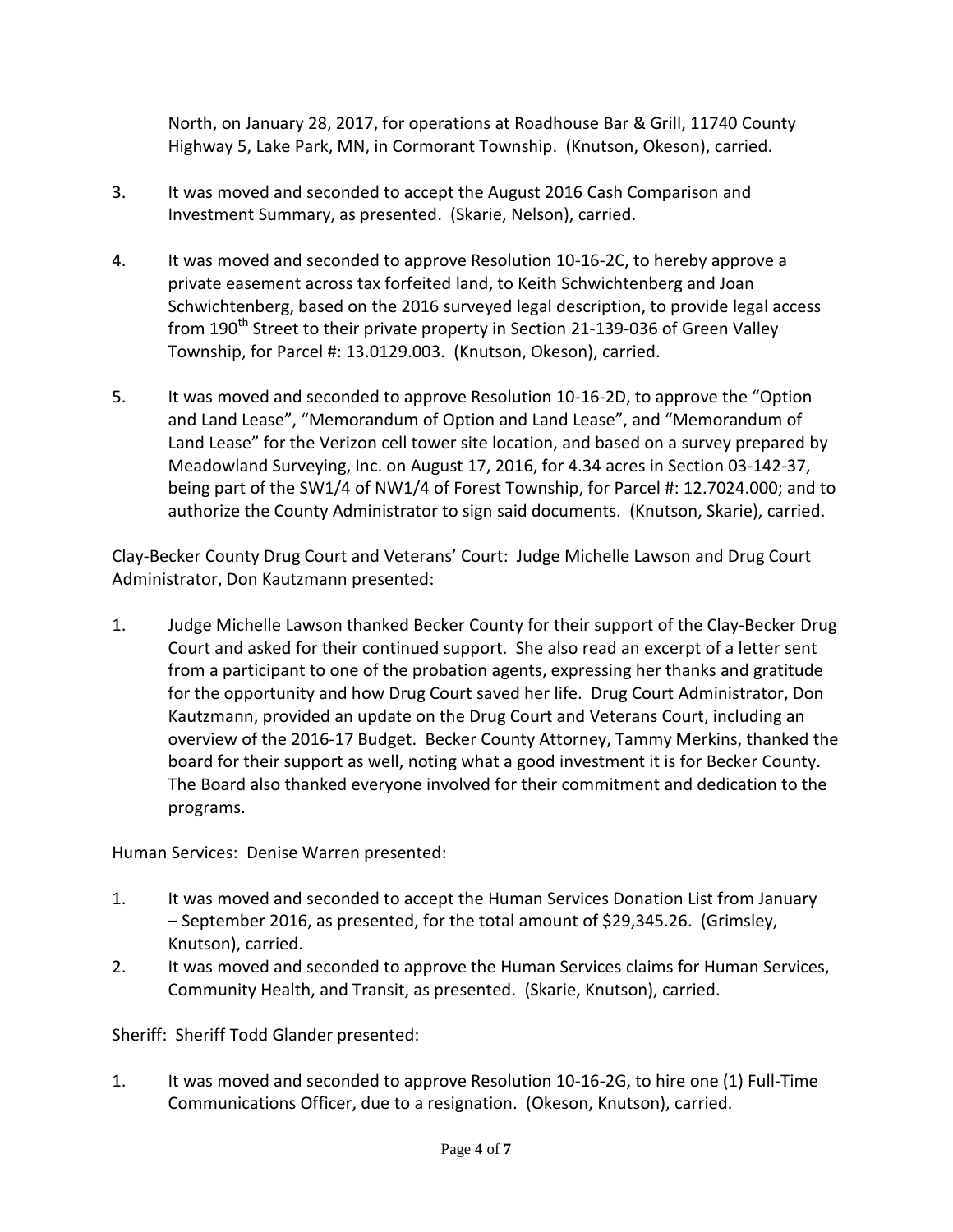Highway: Jim Olson presented:

- 1. It was moved and seconded to approve Resolution 10-16-2L, to transfer \$295,121.00 from the Municipal Construction Account into the Regular Construction Account, as per Minnesota State Statute 162.08, Subd. 4 (3d). (Okeson, Knutson), carried.
- 2. It was moved and seconded to add to the Highway Agenda, "Discussion and Possible Project Award for CSAH 48 Spot Grading and Aggregate Surfacing". (Okeson, Grimsley), carried.
- 3. It was moved and seconded to award the project of CSAH 48 Spot Grading and Aggregate Surfacing to Cumber Construction of Park Rapids, MN, at the low quote of \$35,100.00. (Knutson, Okeson), carried.
- 4. It was moved and seconded to set the County Road Tour date for Thursday, November 3, 2016, with the commissioners planning to attend and for the tour to be publicized appropriately. (Knutson, Okeson), carried.

Land Use Department – Parks & Recreation: Steve Skoog and Guy Fischer presented:

1. It was moved and seconded to approve the agreement, as presented, to provide the Trailblazers Snowmobile Club right-of-way access to establish 20' wide two-way snowmobile trails upon applicable Becker County highway ditches and winter nomaintenance roads, as outlined in said agreement. (Grimsley, Okeson), carried. It was also noted that the NRM Committee has reviewed the agreement and recommended its approval.

Land Use Department - Natural Resources Management (NRM): Steve Skoog and Dan McGlaughlin presented:

- 1. It was moved and seconded to approve Resolution 10-16-2E, to approve the request to secure quotes for the procurement of tree seedlings for the 2018 planting season. (Knutson, Grimsley), carried.
- 2. It was moved and seconded to approve Resolution 10-16-2F, to approve the request to secure quotes for the planting of 91,000 trees for the 2017 tree planting season. (Knutson, Okeson), carried.

Land Use Department – Planning & Zoning: Steve Skoog and Dylan Skoyles-Ramstad presented:

1. It was moved and seconded to concur with the Planning Commission (October 11, 2016), to approve the request submitted by Menno and Rebecca Schmucker, for a Conditional Use Permit (CUP) to install and operate a sawmill to do custom sawing for a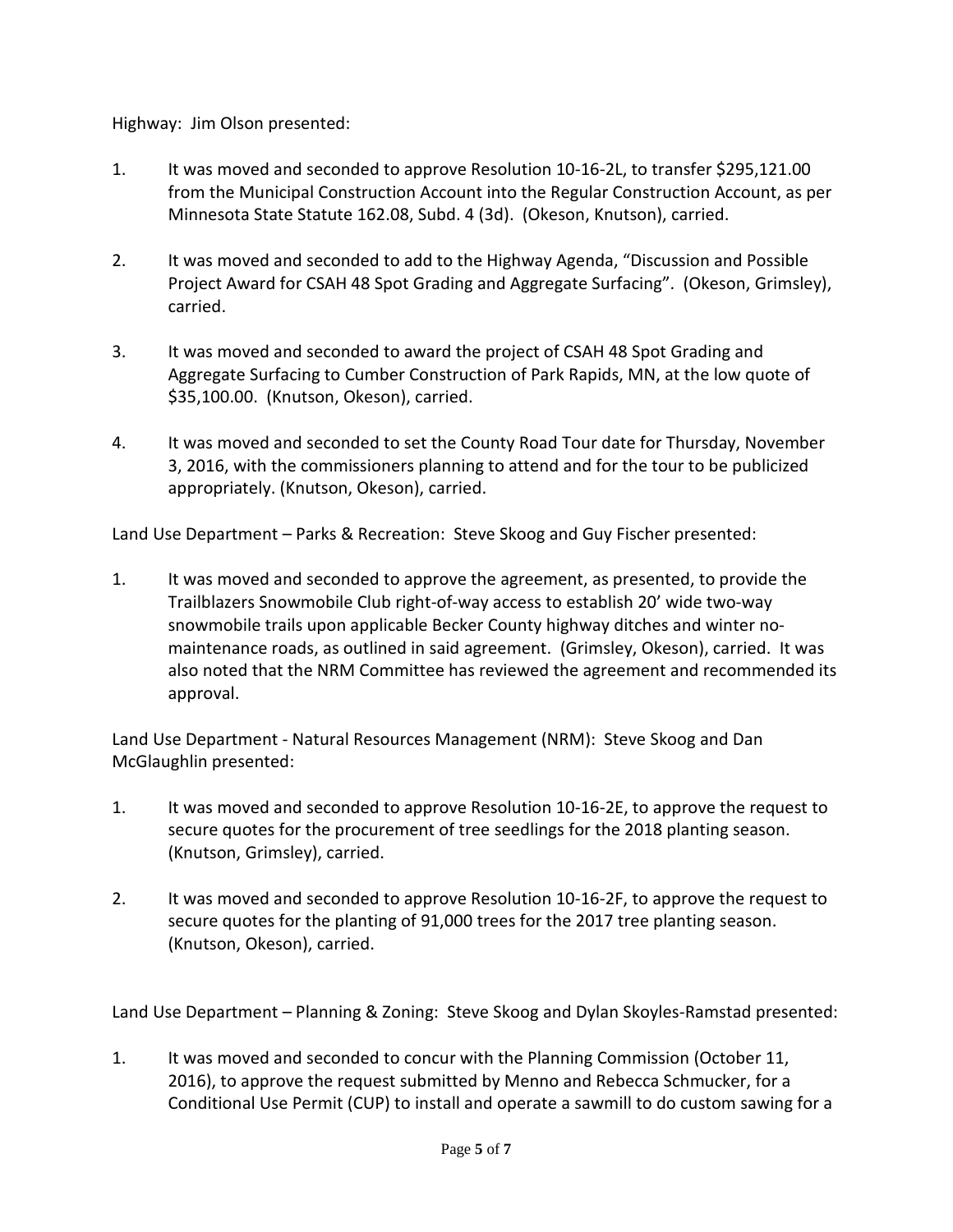pallet building business, to include the use of a band sawmill for about one (1) load of logs per week, with the loading of lumber done with pallet jacks and no loaders, for the project located at 40226 160<sup>th</sup> Street, Frazee, MN; and with a change in stipulations for approval to include moving the building to the west of the grove, as discussed, with the blower motor on the north side, and a change in the hours of operation to 8:00 a.m. to 6:00 p.m. (Central DST), Monday through Saturday. (Knutson, Skarie), carried. It was noted that the owner, Mr. Schmucker, and neighbors, Gail and Johanna Alcott, were also present today and agreed to the stipulations, as approved.

- 2. It was moved and seconded to concur with the Planning Commission (October 11, 2016), to approve the request submitted by James Savig, for a Certificate of Survey, for the project located at County Highway 11**,** Audubon, MN, for three tracts of land with Parcel #1 consisting of 1.36 lot area, Parcel #2 consisting of 1.65 lot area, and Parcel #3 consisting of 1.16 lot area, with a remainder of 42.79 acres; and a change in zone from Agricultural to Residential for the smaller created tracts and the remainder tract to remain zoned Agricultural. (Knutson, Okeson), carried.
- 3. It was moved and seconded to concur with the Planning Commission (October 11, 2016), to approve the request submitted by Patrick Balsiger, for a Conditional Use Permit (CUP), for the project located at 26900 170<sup>th</sup> Avenue, Audubon, MN (Cuba Township), to allow a venue for hosting gatherings, reunions, and weddings utilizing an existing barn on 11.57 acres, Thursday through Saturday from 8:00 a.m. to 12:00 a.m. and Sunday from 8:00 a.m. to 6:00 p.m., along with holidays with the same hours, and with all food and beverages to be catered in and with no kitchen on site. (Okeson, Knutson), carried.
- 4. It was moved and seconded to approve Resolution 10-16-2H, to reorganize the Planning and Zoning office by eliminating the full-time Zoning Technician position and creating a Sewer Inspector/Zoning Technician position, and to then hire one (1) Sewer Inspector/ Zoning Technician position from the current list. (Knutson, Skarie), carried.
- 5. It was moved and seconded to add to the agenda, "Purchase Request: Vanguard CAMA Licenses". (Knutson, Nelson), carried.
- 6. It was moved and seconded to approve the purchase of three (3) Vangaard CAMA Licenses for the Planning and Zoning Department, at a cost of \$1,200.00/year, along with three (3) two-year service fees at a cost of \$1,512.00, for a total cost of \$2,712.00. (Knutson, Okeson), carried.

Land Use Department – Environmental Services: Steve Skoog presented:

1. It was moved and seconded to approve Resolution 10-16-2I, to reorganize the Environmental Services Department by eliminating the vacant part-time Transfer Station